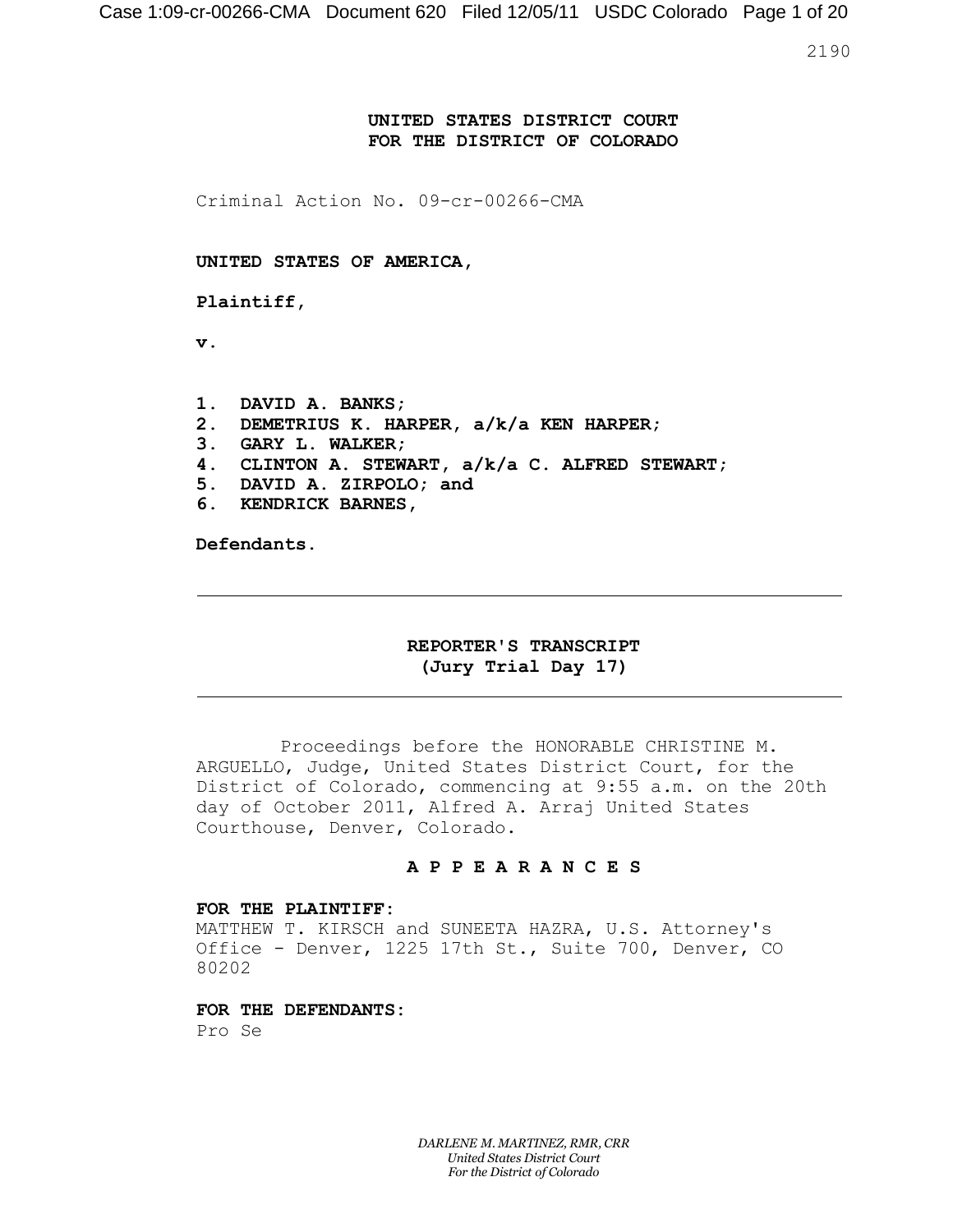Case 1:09-cr-00266-CMA Document 620 Filed 12/05/11 USDC Colorado Page 2 of 20

| $\mathbf{1}$ | <b>OCTOBER 20, 2011</b>                                   |
|--------------|-----------------------------------------------------------|
| $\mathbf{2}$ | (Proceedings commence at 9:55 a.m.)                       |
| 3            | (The following is had in open court, outside the          |
| 4            | hearing and presence of the jury.)                        |
| 5            | THE COURT: You may be seated.                             |
| 6            | You should have two questions that came in.               |
| 7            | Unfortunately, I was on the bench at 9:00 and didn't get  |
| 8            | off until about 9:40, and that is why I didn't get notice |
| 9            | of until then.                                            |
| 10           | First question: "Are the Judge Group and Judge            |
| 11           | Technical Services the same company?"                     |
| 12           | MR. BANKS: I would think so, Your Honor. I think          |
| 13           | one person may use the name interchangeably.              |
| 14           | THE COURT: So I will just answer "Yes."                   |
| 15           | MR. KIRSCH: That is fine, Your Honor.                     |
| 16           | THE COURT: All right. I will put a one word               |
| 17           | answer here, "Yes."                                       |
| 18           | And the second question was: "Count 24 is listed          |
| 19           | as wire fraud in the verdict form and mail fraud in the   |
| 20           | final jury instructions. Can you please clarify which     |
| 21           | charge Count 24 should be?" And, I apologize, I thought I |
| 22           | had caught all of those when I was going through. We had  |
| 23           | another one where the statute that is referenced is 1343, |
| 24           | but the allegation, itself, is actually mail fraud.       |
| 25           | So I would be inclined to indicate that Count 24 is       |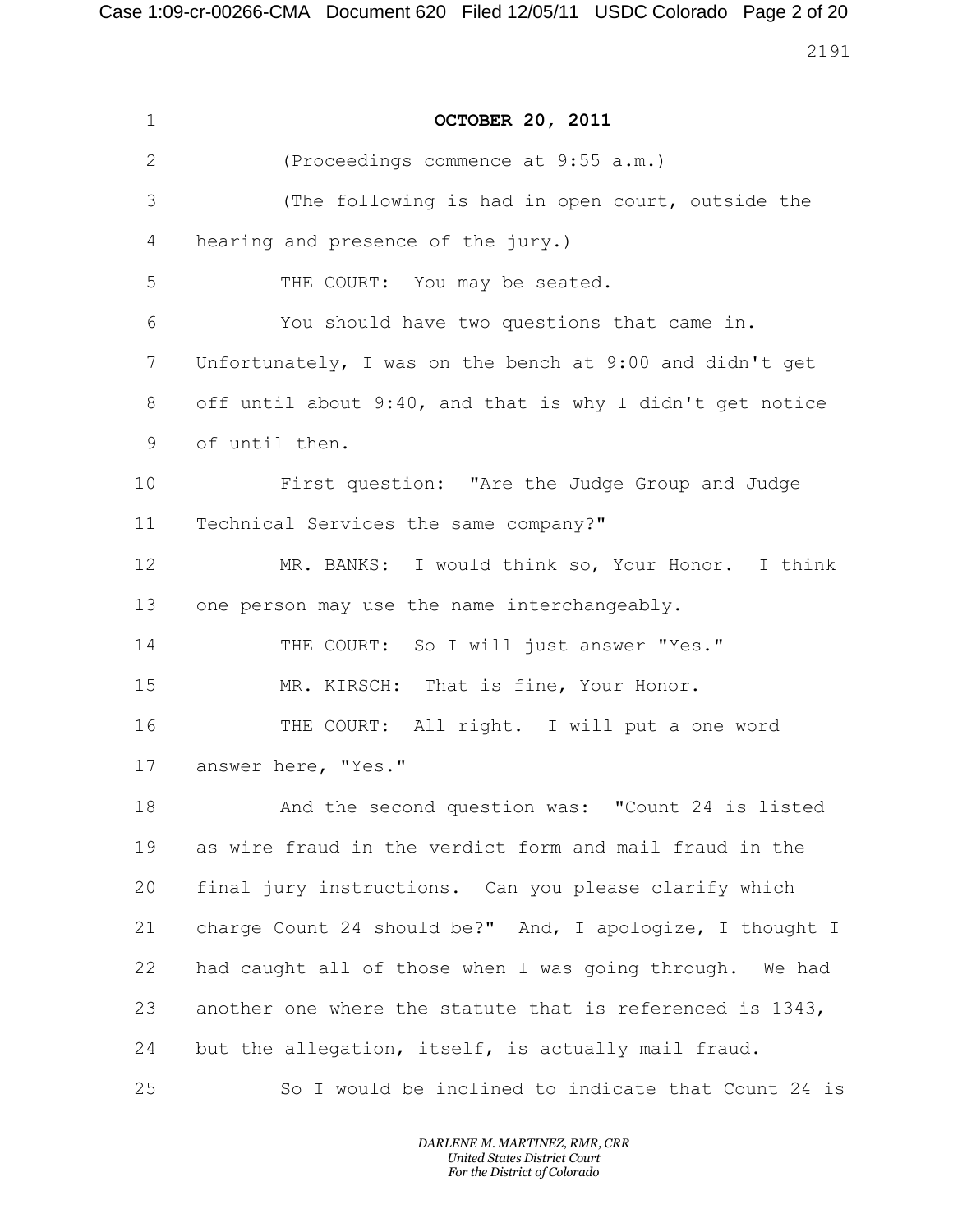Case 1:09-cr-00266-CMA Document 620 Filed 12/05/11 USDC Colorado Page 3 of 20 

 a mail fraud count, and they should strike "wire" in parentheses in the Jury Verdict Form. MR. KIRSCH: The Government agrees with that, Your Honor, and we should have caught that, as well. We just missed that, as well. THE COURT: Defendants? 7 MR. BANKS: No objection, Your Honor. 8 THE COURT: All right. What I have said is, "Count 24 is a mail fraud charge, and you should consider it under the mail fraud instruction. Strike the word 'wire' on the Verdict Form and replace it with 'mail'" Is that fine? MR. KIRSCH: That's fine, Your Honor. MR. BANKS: That's fine. 15 THE COURT: All right. Ms. Barnes, would you please take this back to the Court Security Officer. Court will be in recess. MR. KIRSCH: Your Honor, I am sorry, could we just raise one other issue while we have all of the parties here. I don't know -- I assume the Court has seen this, but there was an e-mail that we got a copy of from the defendants after the last question that we had yesterday, and we just wanted to make that request from the defendants a part of record, as well as the Government's response to that.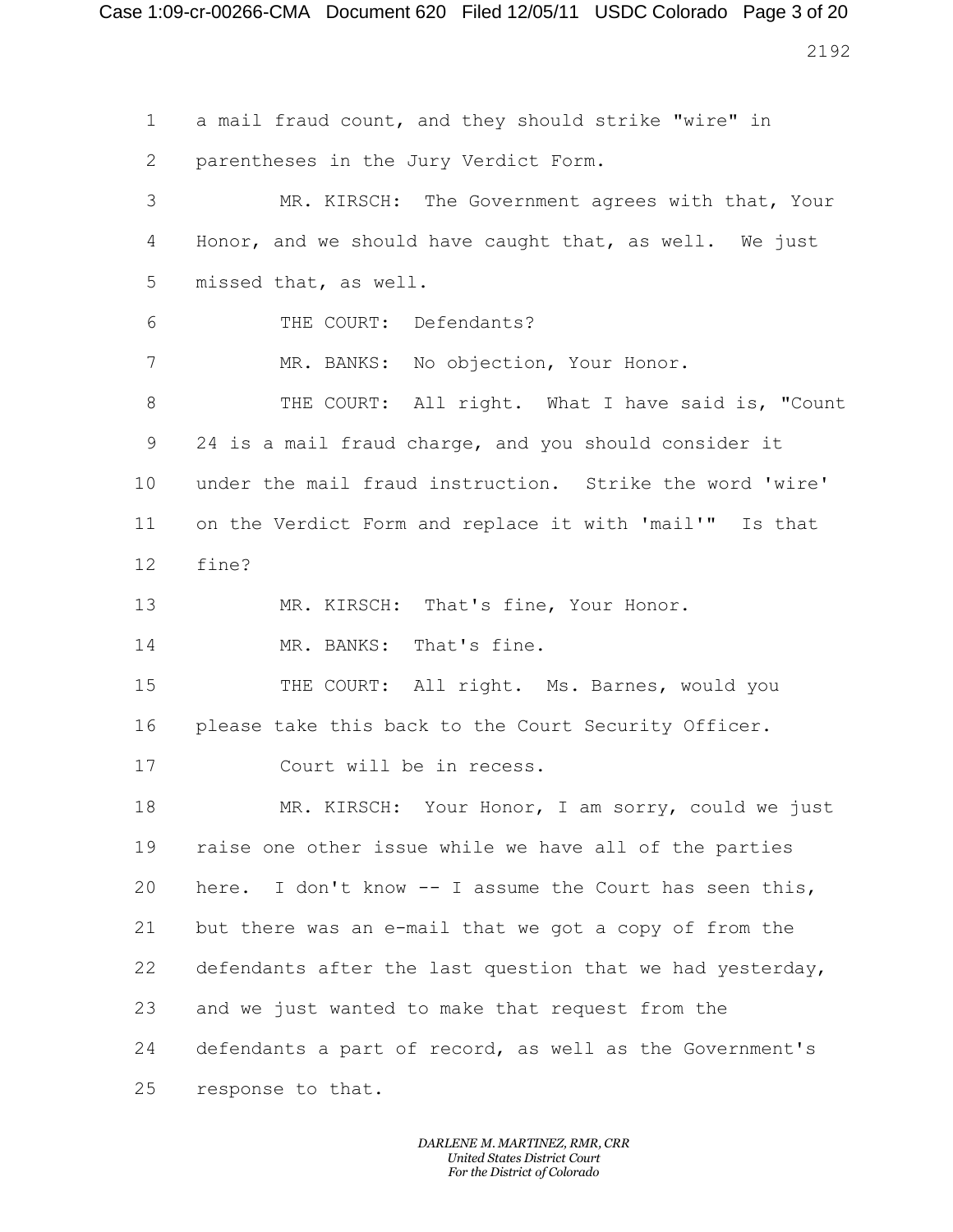## Case 1:09-cr-00266-CMA Document 620 Filed 12/05/11 USDC Colorado Page 4 of 20

1 THE COURT: Actually, I apologize. Yes, we received on -- what's today, Thursday? On Tuesday, I believe it was, after -- because we didn't have any indication until today. My chambers received an e-mail from Mr. Banks indicating that he believed the jury should be instructed that they could request a copy of the transcript. That is directly contradictory to what the 8 jury instruction was that I gave them; that they would not be able to see any transcripts. And that is normal procedure in my courtroom. And, as far as I know, that is normal procedure in every courtroom in this Court. The jury is not allowed to see the transcripts of one witness' testimony, because that would give it precedence over any other witness' testimony, and that is the reason for that. MR. KIRSCH: Your Honor, the Government agrees that that request from the defendants for that additional instruction should be denied. THE COURT: All right. And so what we will do is we will print out the e-mail, and then this transcript will address that. MR. KIRSCH: Thank you, Your Honor. THE COURT: Mr. Banks, anything further? MR. KIRSCH: Nothing further. THE COURT: All right. Ms. Barnes, if you could take this to the CSO, and we will be in recess.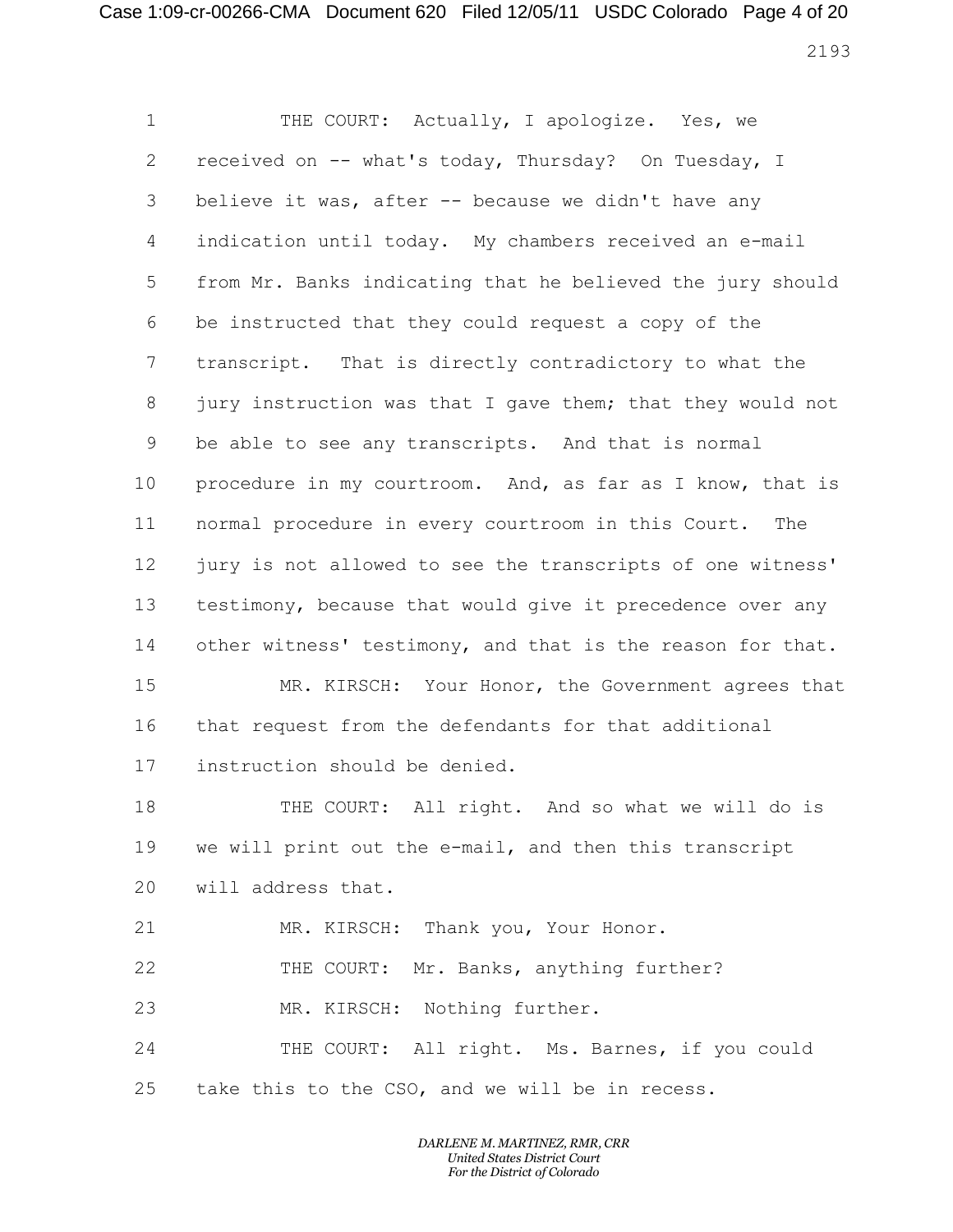Case 1:09-cr-00266-CMA Document 620 Filed 12/05/11 USDC Colorado Page 5 of 20

 (Jury deliberations continue.) (Court is reconvened at 11:23 a.m.) THE COURT: You may be seated. I have been informed by a note from the jury foreperson that the jury has reached a verdict in this case. So at this point, if there is nothing to be brought to my attention, we'll bring in the jury. 8 MR. BANKS: Nothing. THE COURT: All right. Ms. Barnes, would you please bring in the jury. (The following is had in open court, in the hearing and presence of the jury.) 13 THE COURT: You may be seated. Good morning, ladies and gentlemen. I have been informed by a note from the jury's foreperson that the jury has reached a verdict in this case. Would the jury foreperson please rise. Has the jury reached a unanimous verdict concerning all charges against all defendants in this case? 20 JURY FOREPERSON: Yes, we have. THE COURT: Have you signed the jury verdict form? 22 JURY FOREPERSON: Yes. THE COURT: All right. Would you please hand the Verdict Form to the Court Security Officer, who will hand it to me.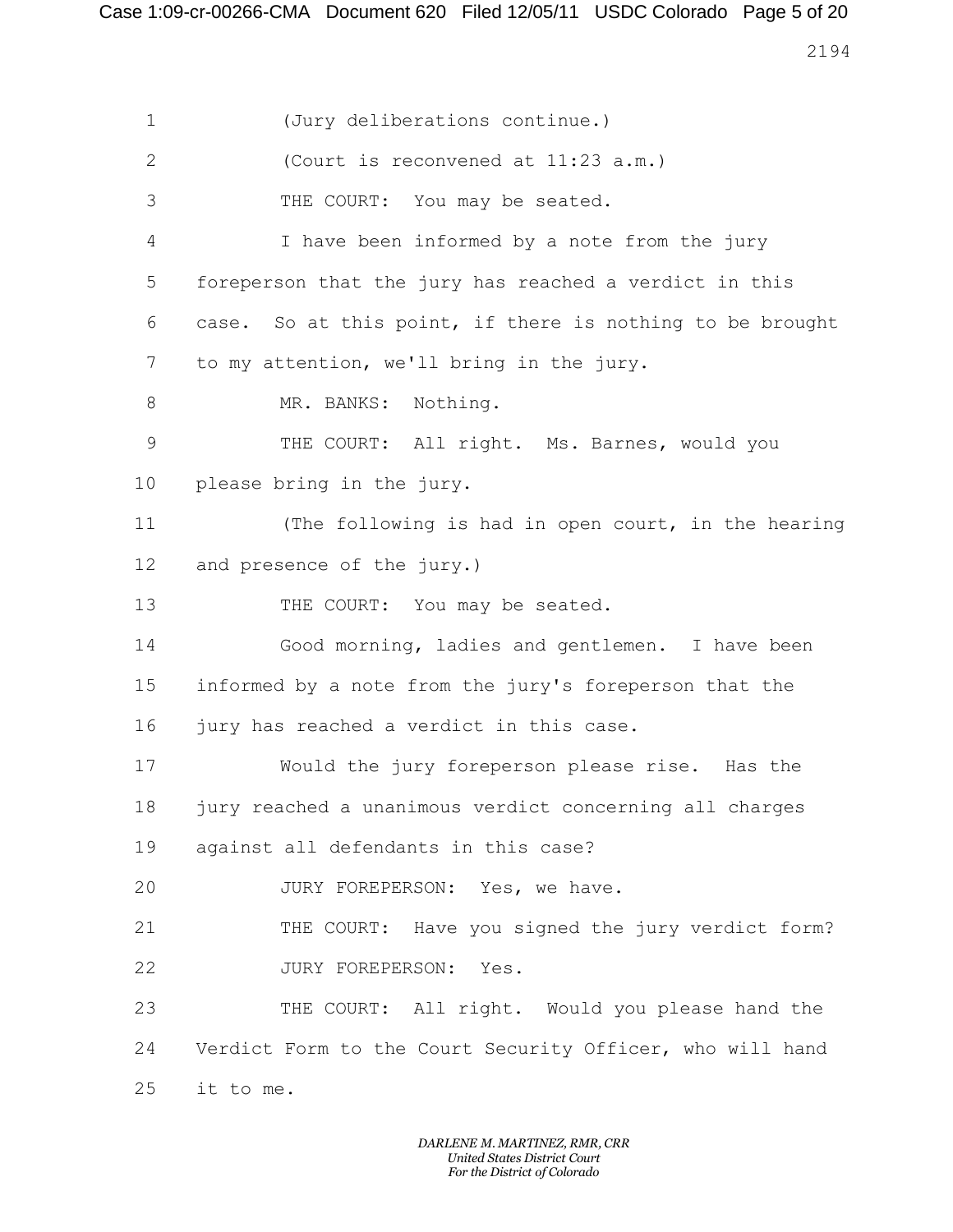Case 1:09-cr-00266-CMA Document 620 Filed 12/05/11 USDC Colorado Page 6 of 20 

 All right. Would the defendants please rise. I will now read the Verdict Form. Count 1. A. We, the jury, unanimously find the defendant, David A. Banks, in Count 1 of the Indictment (Conspiracy to commit wire fraud and mail fraud): Guilty. B. We, the jury, unanimously find the defendant, Demetrius K. Harper, in Count 1 of the Indictment (Conspiracy to commit wire fraud andmail fraud): Guilty. C. We, the jury, unanimously find the defendant, Gary L. Walker, in Count 1 of the Indictment, (Conspiracy to commit wire fraud and mail fraud): Guilty. 12 D. We, the jury, unanimously find the defendant, Clinton A. Stewart, in Count 1 of the Indictment (Conspiracy to commit wire fraud and mail fraud): Guilty. E. We, the jury, unanimously find the defendant, David A. Zirpolo, in Count 1 of the Indictment (Conspiracy to commit wire fraud and mail fraud): Guilty. 18 F. We, the jury, unanimously find the defendant, Kendrick Barnes, in Count 1 of the Indictment (Conspiracy to commit wire fraud and mail fraud): Guilty. Count 2. We, the jury, unanimously find the defendant, David A. Banks, in Count 2 of the Indictment (Mail fraud): Not guilty. Count 3. A. We, the jury, unanimously find the defendant, Demetrius K. Harper, in Count 3 of the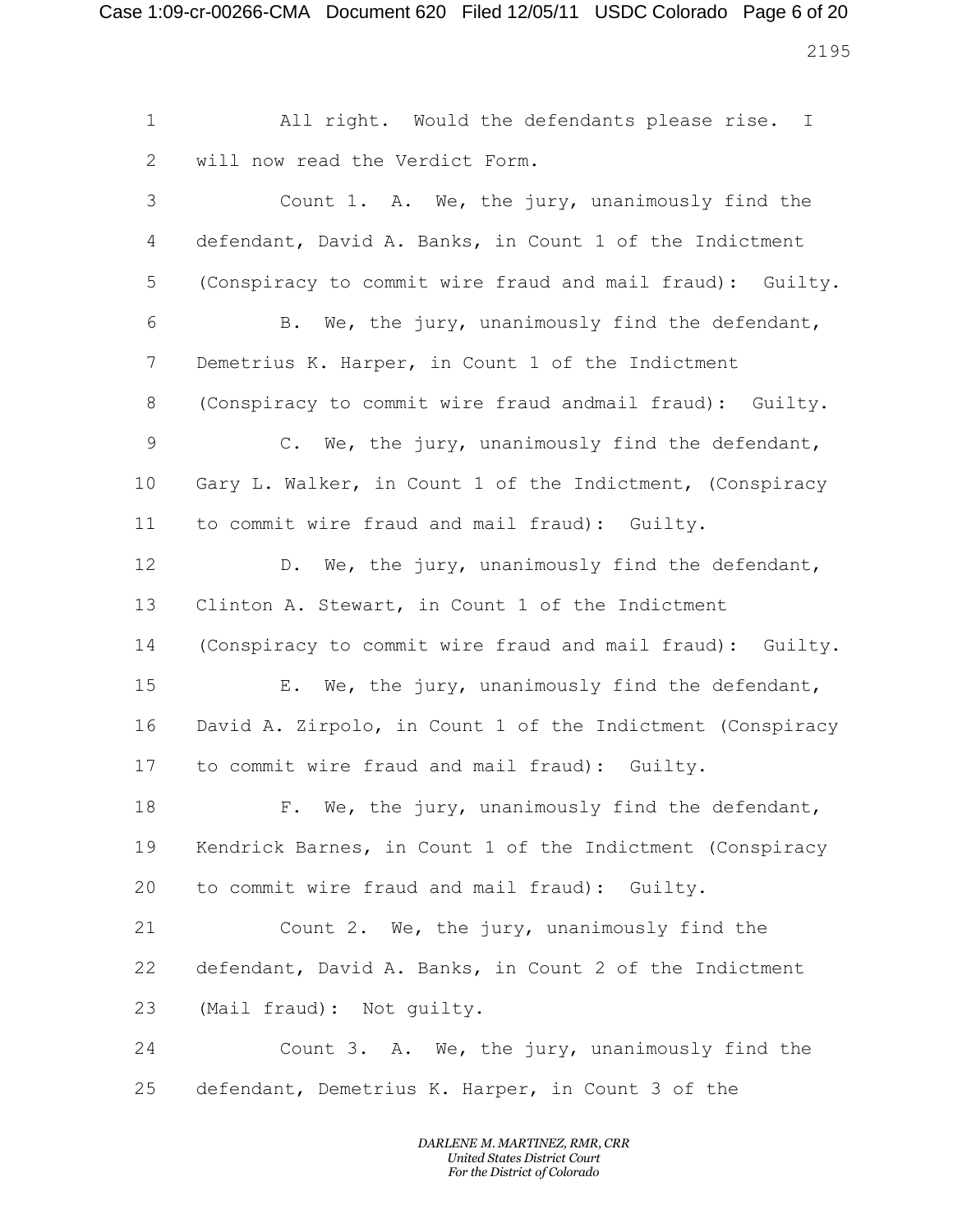Case 1:09-cr-00266-CMA Document 620 Filed 12/05/11 USDC Colorado Page 7 of 20 

 Indictment (Mail fraud): Guilty. B. We, the jury, unanimously find the defendant, David A. Zirpolo, in Count 3 of the Indictment (Mail fraud): Guilty. Count 4. A. We, the jury, unanimously find the defendant, David A. Banks, in Count 4 of the Indictment (Mail fraud): Guilty. 8 B. We, the jury, unanimously find the defendant, Demetrius K. Harper, in Count 4 of the Indictment (Mail fraud): Guilty. C. We, the jury, unanimously find the defendant, Clinton A. Stewart, in Count 4 of the Indictment (Mail fraud): Guilty. D. We, the jury, unanimously find the defendant, Kendrick Barnes, in Count 4 of the Indictment (Mail fraud): Guilty. Count 5. A. We, the jury, unanimously find the defendant, David A. Banks, in Count 5 of the Indictment (Mail fraud): Guilty. B. We, the jury, unanimously find the defendant, David A. Zirpolo, in Count 5 of the Indictment (Mail fraud): Guilty. C. We, the jury, unanimously find the defendant, Kendrick Barnes, in Count 5 of the Indictment (Mail fraud): Guilty.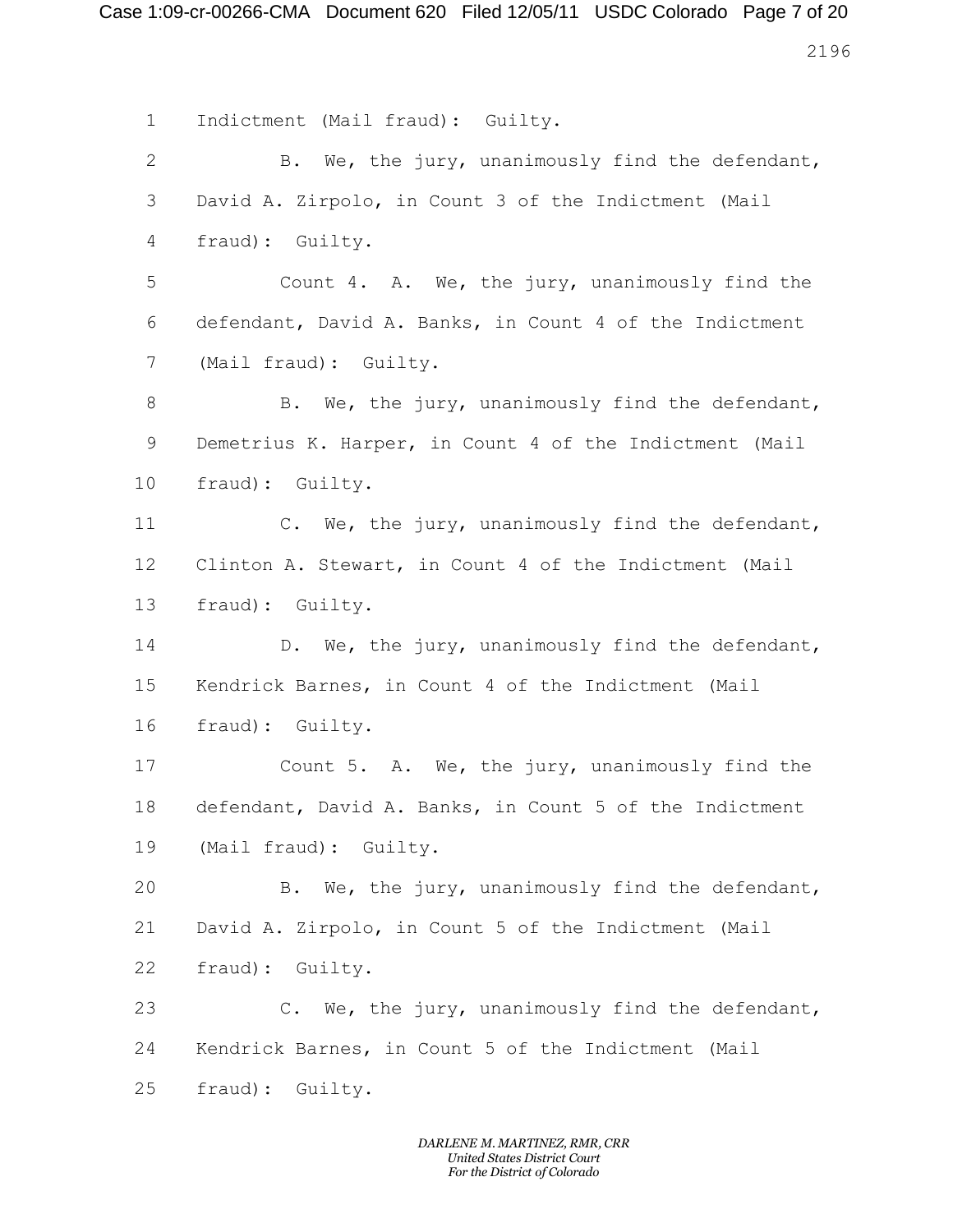Case 1:09-cr-00266-CMA Document 620 Filed 12/05/11 USDC Colorado Page 8 of 20 

 Count 6. We, the jury, unanimously find the defendant, David A. Banks, in Count 6 of the Indictment (Mail fraud): Guilty. Count 7. A. We, the jury, unanimously find the defendant, David A. Banks, in Count 7 of the Indictment (Mail fraud): Guilty. B. We, the jury, unanimously find the defendant, David A. Zirpolo, in Count 7 of the Indictment (Mail fraud): Guilty. C. We, the jury, unanimously find the defendant, Kendrick Barnes, in Count 7 of the Indictment (Mail fraud): Guilty. Count 8. A. We, the jury, unanimously find the defendant, David A. Banks, in Count 8 of the Indictment (Mail fraud): Guilty. B. We, the jury, unanimously find the defendant, Demetrius K. Harper, in Count 8 of the Indictment (Mail fraud): Guilty. C. We, the jury, unanimously find the defendant, Clinton A. Stewart, in Count 8 of the Indictment (Mail fraud): Guilty. D. We, the jury, unanimously find the defendant, Kendrick Barnes, in Count 8 of the Indictment (Mail fraud): Guilty. Count 9. We, the jury, unanimously find the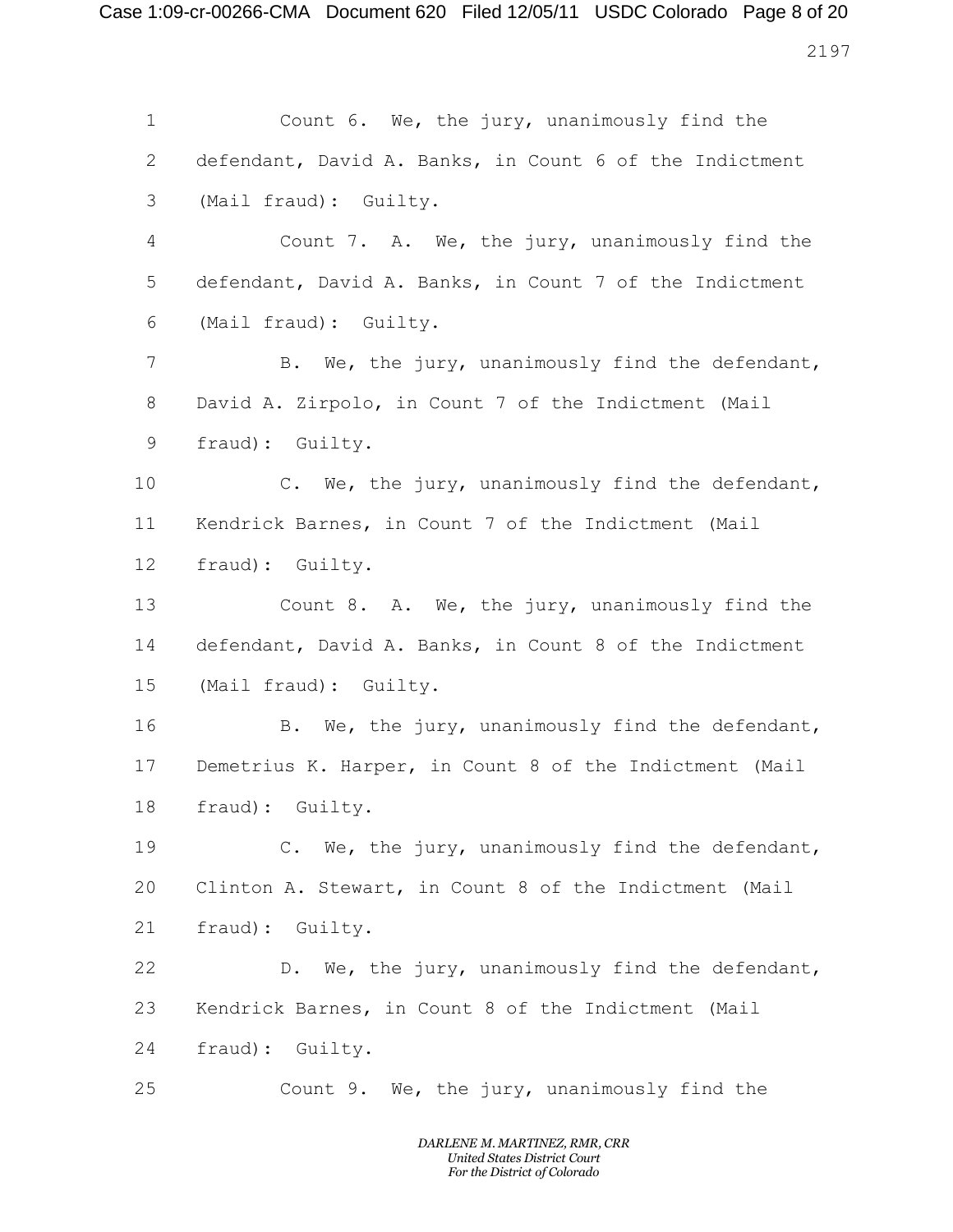Case 1:09-cr-00266-CMA Document 620 Filed 12/05/11 USDC Colorado Page 9 of 20

 defendant, Demetrius K. Harper, in Count 9 of the Indictment (Wire fraud): Guilty. Count 10. We, the jury, unanimously find the defendant, David A. Banks, in Count 10 of the Indictment (Wire fraud): Guilty. Count 11. A. We, the jury, unanimously find the defendant, Demetrius K. Harper, in Count 11 of the Indictment (Wire fraud): Guilty. B. We, the jury, unanimously find the defendant, David A. Zirpolo, in Count 11 of the Indictment (Mail fraud): Guilty. Count 12. A. We, the jury, unanimously find the defendant, Demetrius K. Harper, in Count 12 of the Indictment (Mail fraud): Guilty. B. We, the jury, unanimously find the defendant, Clinton A. Stewart, in Count 12 of the Indictment (Mail fraud): Guilty. C. We, the jury, unanimously find the defendant, David A. Zirpolo, in Count 12 of the Indictment (Mail fraud): Guilty. Count 13. A. We, the jury, unanimously find the defendant, David A. Banks, in Count 13 of the Indictment (Mail fraud): Guilty. B. We, the jury, unanimously find the defendant, Demetrius K. Harper, in Count 13 of the Indictment (Mail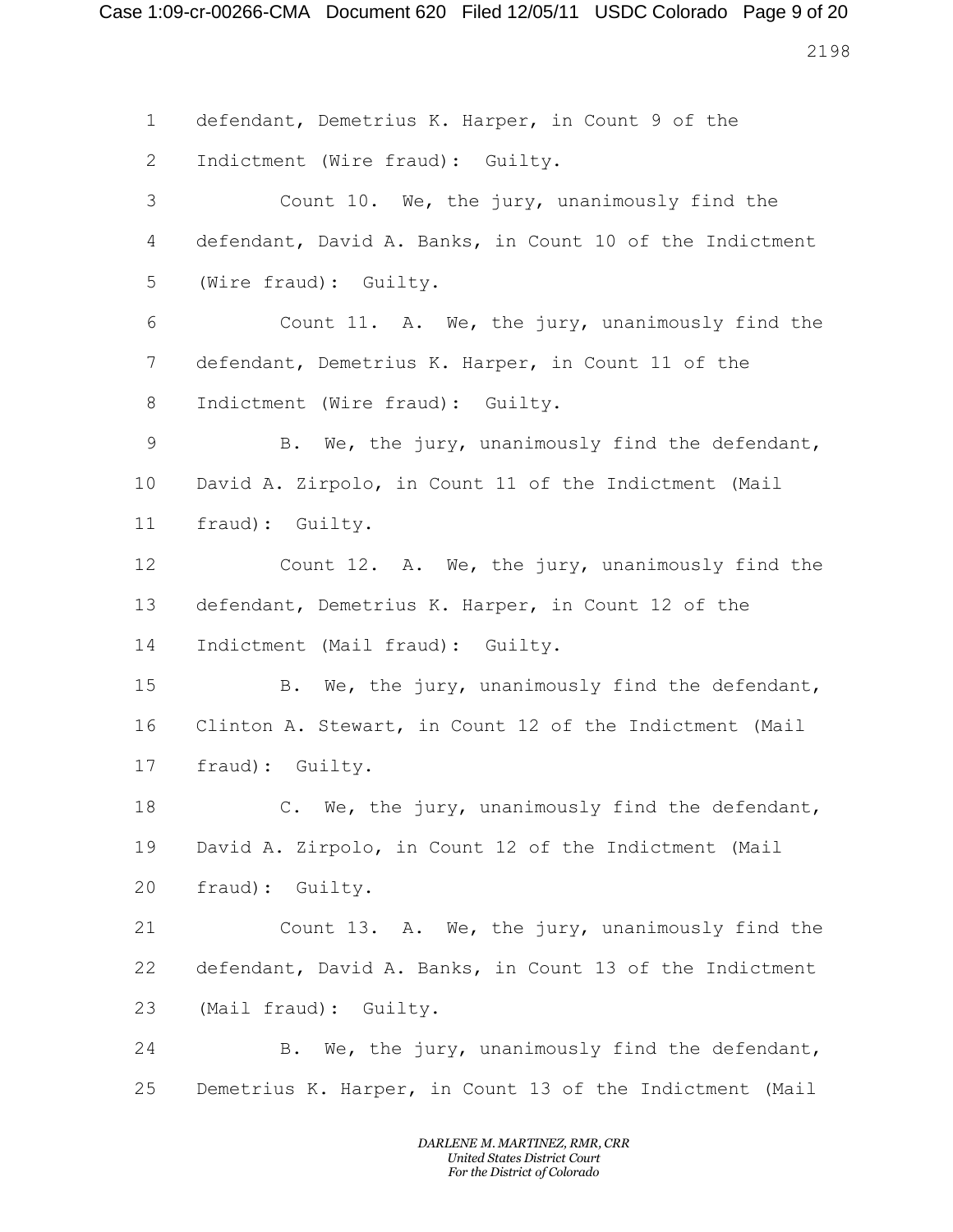Case 1:09-cr-00266-CMA Document 620 Filed 12/05/11 USDC Colorado Page 10 of 20

 fraud): Guilty. C. We, the jury, unanimously find the defendant, David A. Zirpolo, in Count 13 of the Indictment (Mail fraud): Guilty. Count 14. We, the jury, unanimously find the defendant, David A. Banks, in Count 14 of the Indictment (Wire fraud): Guilty. Count 15. We, the jury, unanimously find the defendant, Demetrius K. Harper, in Count 15 of the Indictment (Mail fraud): Guilty. Count 16. A. We, the jury, unanimously find the defendant, David A. Banks, in Count 16 of the Indictment (Wire fraud): Guilty. B. We, the jury, unanimously find the defendant, Demetrius K. Harper, in Count 16 of the Indictment (Wire fraud): Guilty. Count 17. A. We, the jury, unanimously find the defendant, David A. Banks, in Count 17 of the Indictment (Wire fraud): Guilty. B. We, the jury, unanimously find the defendant, Demetrius K. Harper, in Count 17 of the Indictment (Wire fraud): Guilty. C. We, the jury, unanimously find the defendant, David A. Zirpolo, in Count 17 of the Indictment (Wire fraud): Guilty.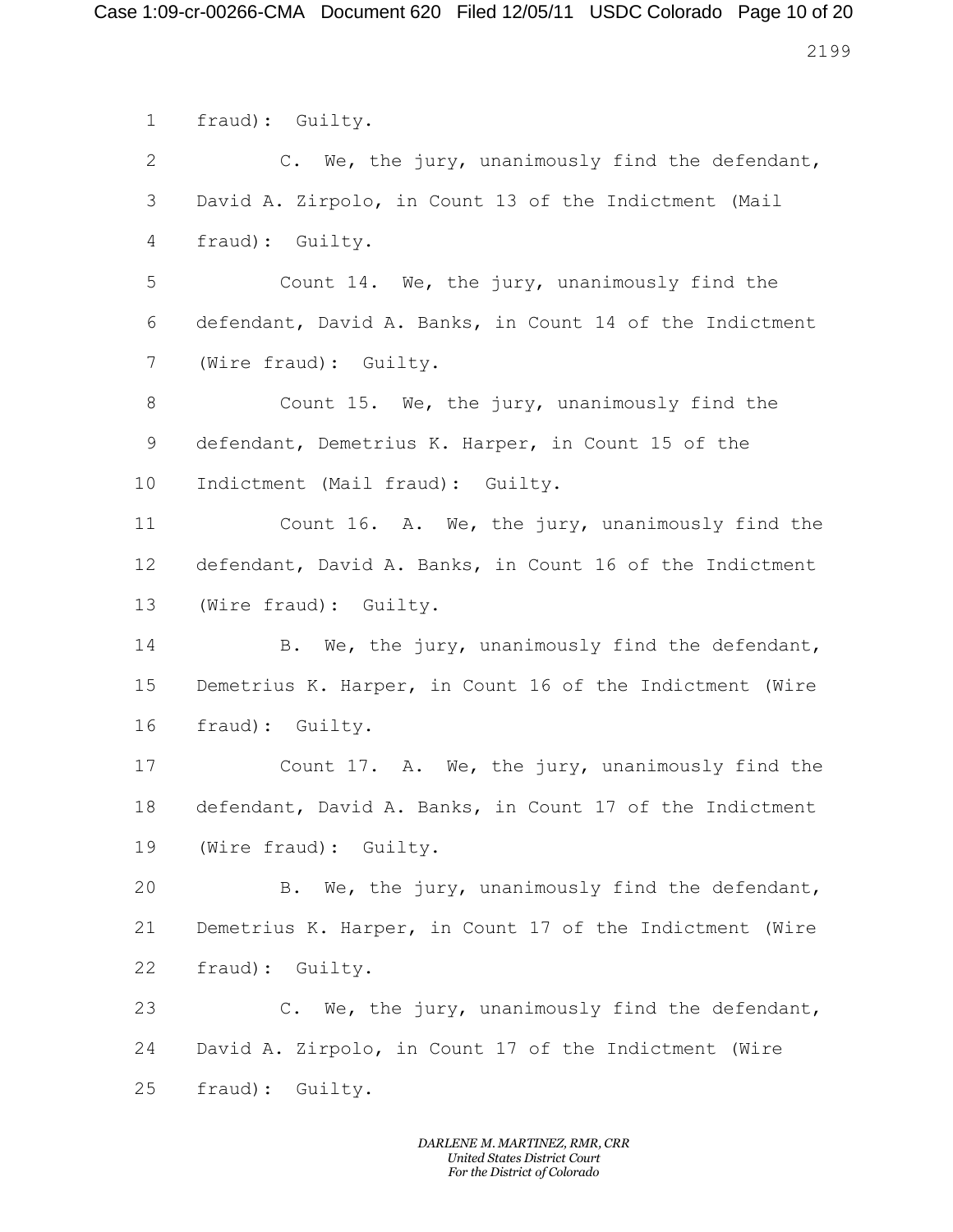Case 1:09-cr-00266-CMA Document 620 Filed 12/05/11 USDC Colorado Page 11 of 20 

 Count 18. A. We, the jury, unanimously find the defendant, David A. Banks, in Count 18 of the Indictment (Wire fraud): Guilty. B. We, the jury, unanimously find the defendant, Demetrius K. Harper, in Count 18 of the Indictment (Wire fraud): Guilty. C. We, the jury, unanimously find the defendant, Clinton A. Stewart, in Count 18 of the Indictment (Wire fraud): Guilty. D. We, the jury, unanimously find the defendant, David A. Zirpolo, in Count 18 of the Indictment (Wire fraud): Guilty. Count 19. A. We, the jury, unanimously find the defendant, David A. Banks, in Count 19 of the Indictment (Mail fraud): Guilty. B. We, the jury, unanimously find the defendant, Demetrius K. Harper, in Count 19 of the Indictment (Mail fraud): Guilty. C. We, the jury, unanimously find the defendant, David A. Zirpolo, in Count 19 of the Indictment (Mail fraud): Guilty. Count 20. A. We, the jury, unanimously find the defendant, David A. Banks, in Count 20 of the Indictment (Mail fraud): Guilty. B. We, the jury, unanimously find the defendant,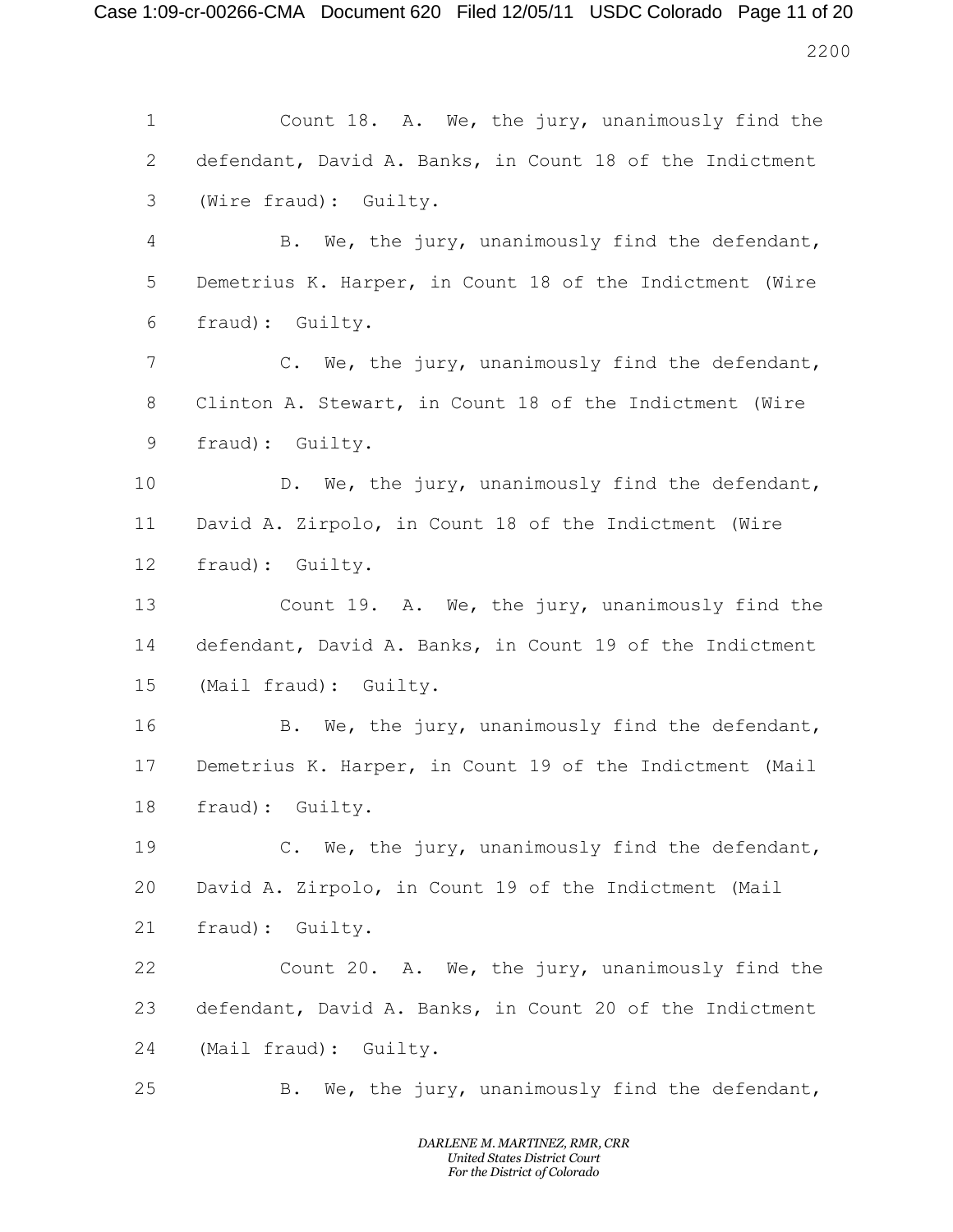Case 1:09-cr-00266-CMA Document 620 Filed 12/05/11 USDC Colorado Page 12 of 20 

 Clinton A. Stewart, in Count 20 of the Indictment (Mail fraud): Guilty. C. We, the jury, unanimously find the defendant, David A. Zirpolo, in Count 20 of the Indictment (Mail fraud): Guilty. D. We, the jury, unanimously find the defendant, Kendrick Barnes, in Count 20 of the Indictment (Mail fraud): Guilty. Count 21. A. We, the jury, unanimously find the defendant, Demetrius K. Harper, in Count 21 of the Indictment (Mail fraud): Guilty. 12 B. We, the jury, unanimously find the defendant, Clinton A. Stewart, in Count 21 of the Indictment (Mail fraud): Guilty. C. We, the jury, unanimously find the defendant, David A. Zirpolo, in Count 21 of the Indictment (Mail fraud): Guilty. Count 22. We, the jury, unanimously find the defendant, David A. Zirpolo, in Count 22 of the Indictment (Mail fraud): Guilty. Count 23. A. We, the jury, unanimously find the defendant, David A. Banks, in Count 23 of the Indictment (Mail fraud): Guilty. B. We, the jury, unanimously find the defendant, David A. Zirpolo, in Count 23 of the Indictment (Mail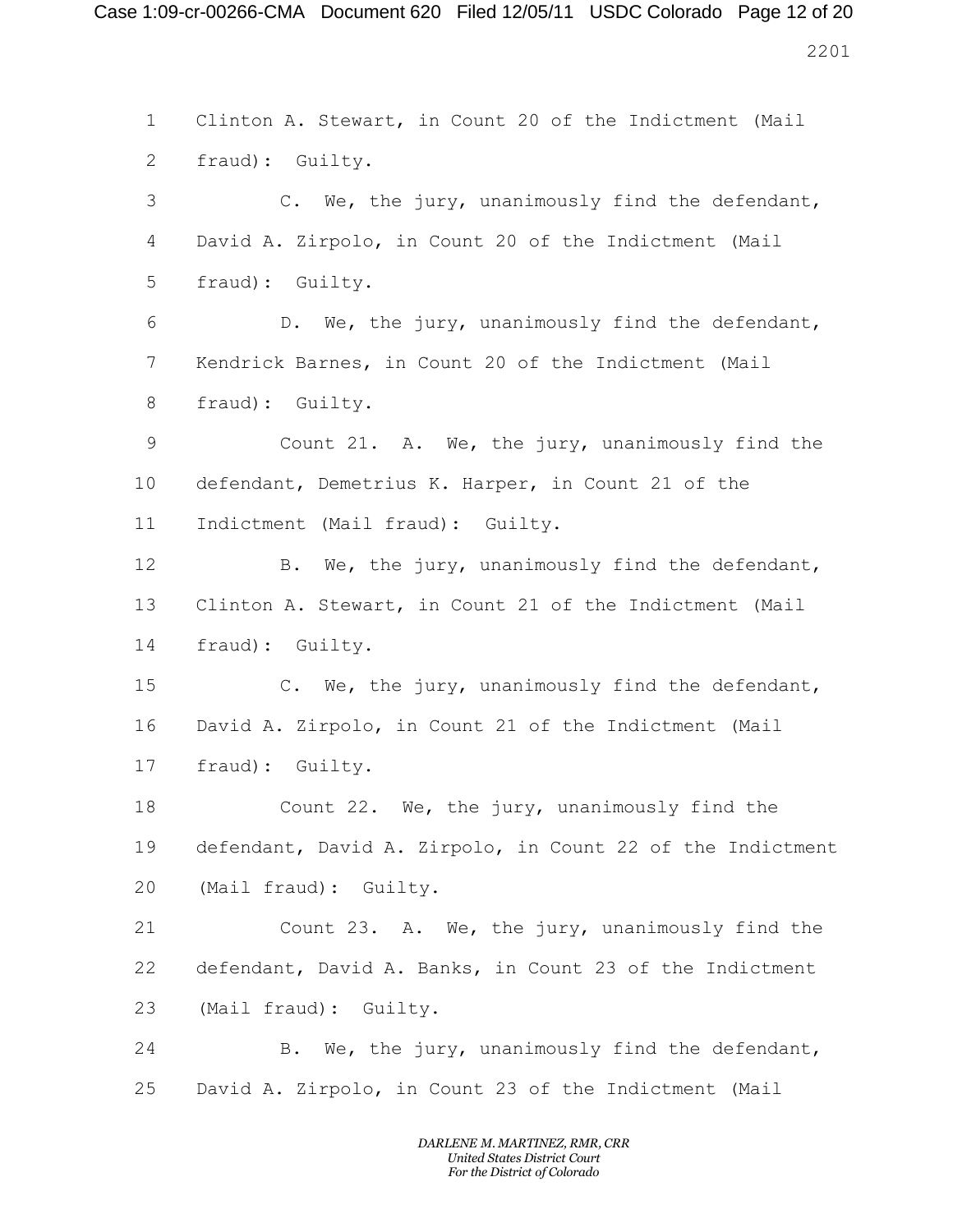Case 1:09-cr-00266-CMA Document 620 Filed 12/05/11 USDC Colorado Page 13 of 20 

 fraud): Guilty. C. We, the jury, unanimously find the defendant, Kendrick Banks, in Count 23 of the Indictment (Mail fraud): Guilty. Count 24. We, the jury, unanimously find the defendant, Demetrius K. Harper, in Count 24 of the Indictment (Mail fraud): Guilty. Do the defendants wish, or the Government wish for the Court to poll the jurors individually? MR. WALKER: Yes, Your Honor, we do. THE COURT: All right. I will ask each of you if this is your true vote on each of these verdicts, and if you could tell me yes or no. 14 Juror No. 1, is this your vote? 15 JUROR NO. 1: Yes. 16 THE COURT: Is this your verdict? 17 JUROR NO. 1: Yes. THE COURT: All right. Juror No. 2, is this your verdict? JUROR NO. 2: Yes. 21 THE COURT: Juror No. 4, is this your verdict? 22 JUROR NO. 4: Yes. THE COURT: Juror No. 5, is this your verdict? 24 JUROR NO. 5: Yes. THE COURT: Juror No. 6, is this your verdict?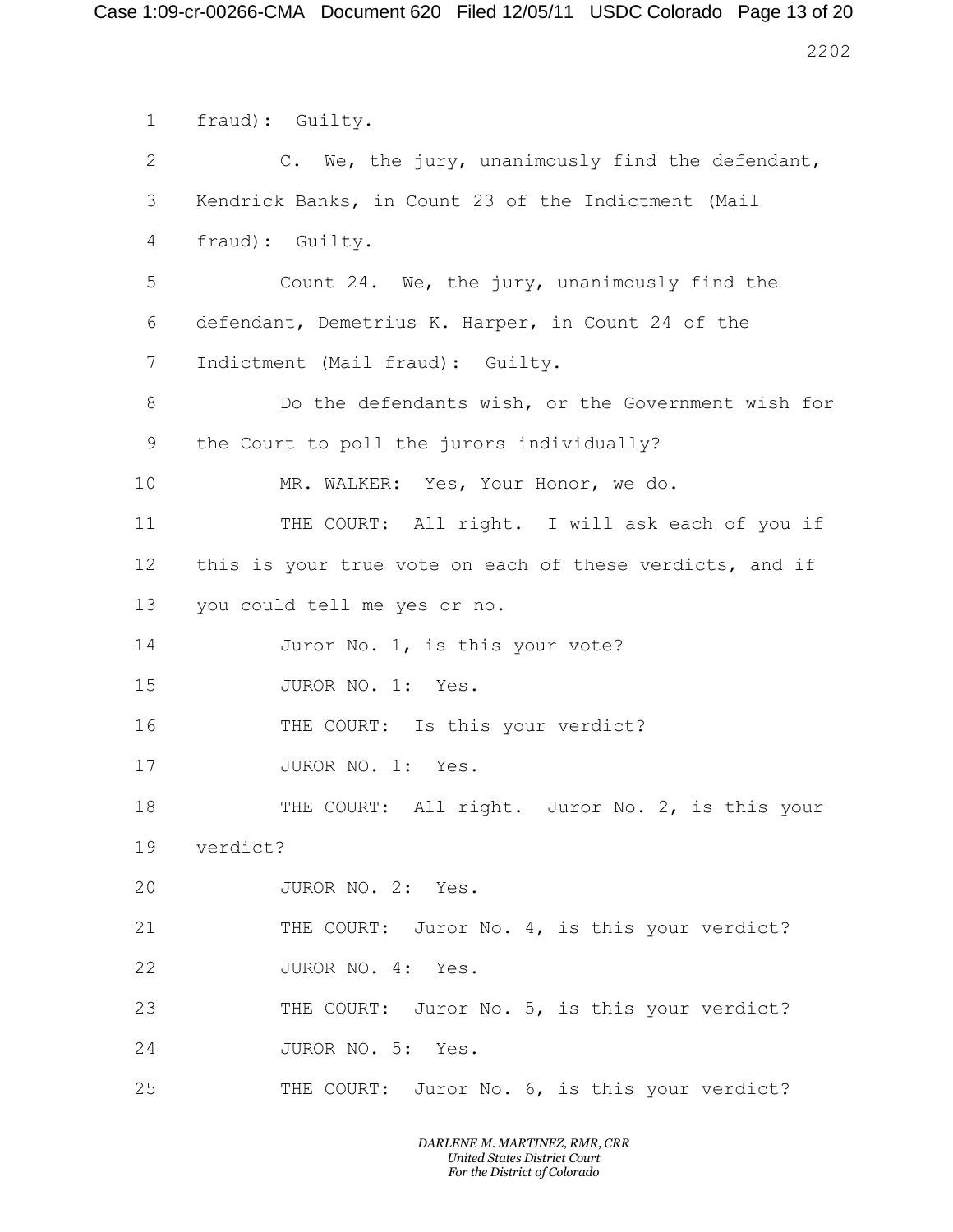Case 1:09-cr-00266-CMA Document 620 Filed 12/05/11 USDC Colorado Page 14 of 20

2203

- 1 JUROR NO. 6: Yes.
- 2 THE COURT: Juror No. 7, is this your verdict?
- 3 JUROR NO. 7: Yes.
- 4 THE COURT: Juror No. 8, is this your verdict? 5 JUROR NO. 8: Yes.
- 6 THE COURT: Juror No. 9, is this your verdict? 7 JUROR NO. 9: Yes.
- 8 THE COURT: Juror No. 10, is this your verdict? 9 JUROR NO. 10: Yes.
- 10 THE COURT: Juror No. 11, is this your verdict? 11 JUROR NO. 11: Yes.
- 12 THE COURT: Juror No. 12, is this your verdict? 13 JUROR NO. 12: Yes.
- 14 THE COURT: Juror No. 14, is this your verdict? 15 JUROR NO. 14: Yes.
- 16 THE COURT: All right. Thank you very much.
- 17 The defendants may be seated.

 All right. Ladies and gentlemen, thank you very much for your service as jurors in this case. You are now discharged with the thanks of the Court. And the question usually arises regarding whether or not you may now discuss this case. Whether you talk to anyone about this case is entirely up to you.

24 I will instruct the Government lawyers and the 25 defendants and anybody who is related to either the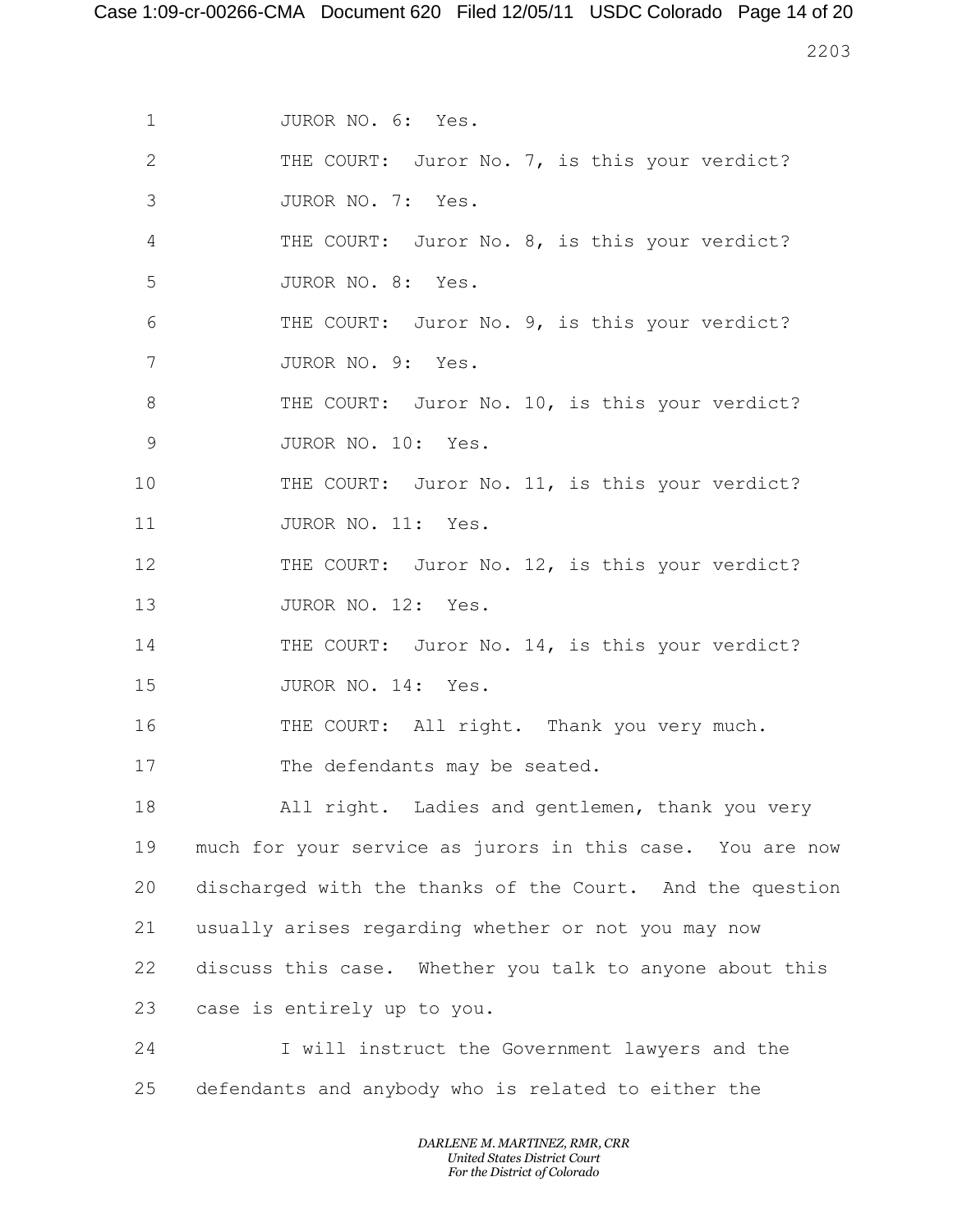# Case 1:09-cr-00266-CMA Document 620 Filed 12/05/11 USDC Colorado Page 15 of 20

 Government or the defendants, that they are directed that they cannot contact you to speak with you. However, you are free to talk with whomever you wish, as much or as little as you like, about your deliberations or the facts that influenced your decisions.

 If any person persists in discussing the case over your objection, or becomes critical of your service, either before or after any discussion has begun, please report it to Ms. Barnes, who will report it, and I will take that from there.

 I do thank you very much for your service in this case. I generally like to talk to the jurors after the case. And, in this case, you put in a substantial amount of time. So, you are free to go home if you wish, but I would request that, if you want, if you wait for me in the jury room until I take care of legal matters here, I would like to come back and thank you personally, and answer any questions that you may have that I am able to answer.

 So, at this time, if you would follow the Court Security Officer back to the jury deliberation room, I would appreciate it.

 (The following is had in open court, outside the hearing and presence of the jury.)

24 THE COURT: You may be seated.

And I do want to make sure that everyone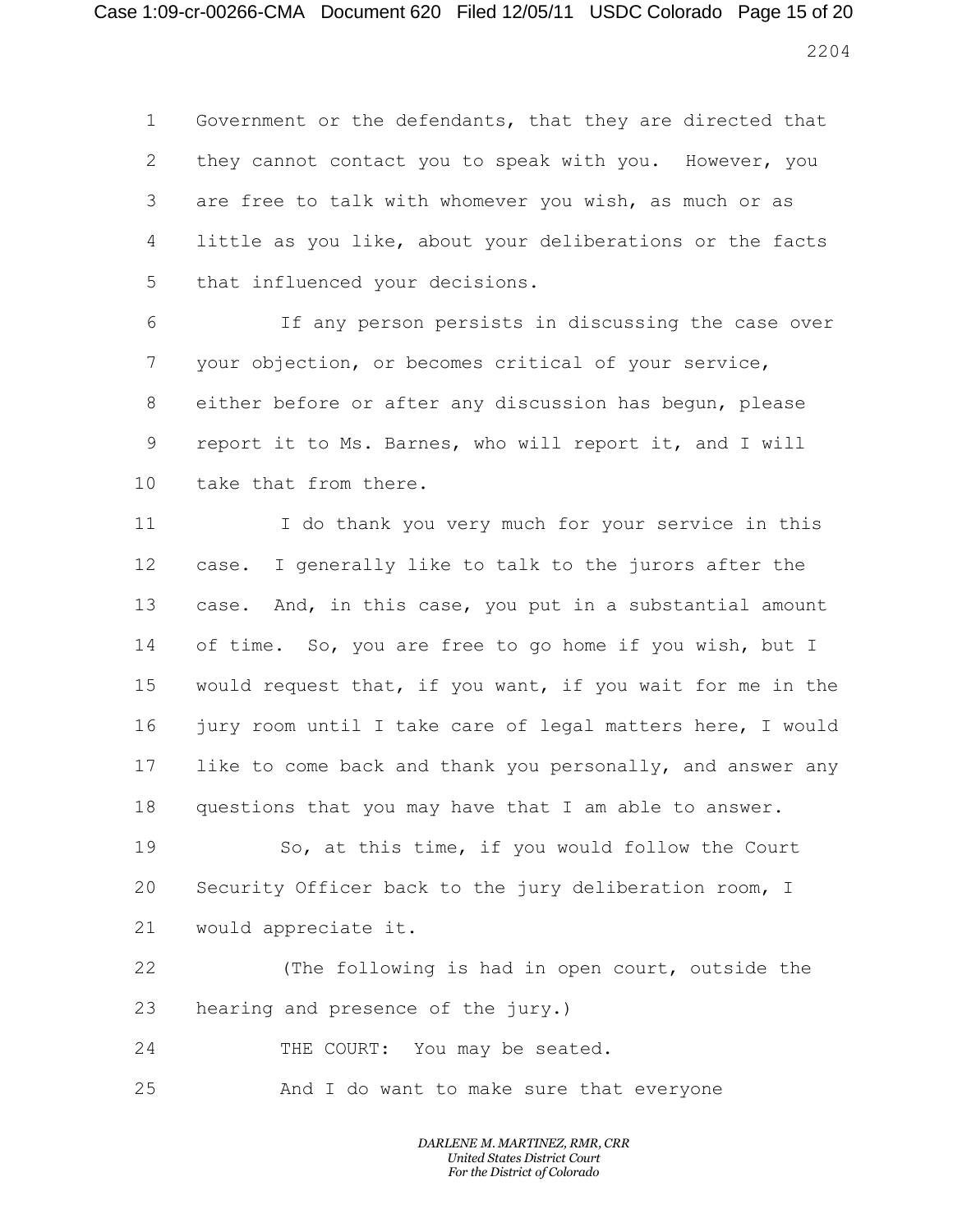Case 1:09-cr-00266-CMA Document 620 Filed 12/05/11 USDC Colorado Page 16 of 20 

 understands that federal court is very different from state court. In federal court, the parties are not allowed to contact the jurors. And anyone related to the parties is not allowed to contact the jurors. So they're totally off limits, and you can get in a lot of trouble if you persist in contacting them. All right. At this time, I'm going to refer the defendants to the probation department for a Presentence Investigation Report. Would the probation officer please enter her appearance for the record? PROBATION OFFICER: Susan Heckman. THE COURT: Good morning, Ms. Heckman. PROBATION OFFICER: Good morning, Your Honor. THE COURT: And you will be the probation officer actually conducting the investigation on this case? PROBATION OFFICER: I will be one of two probation officers dealing with this case. Robert Ford will be the other officer. THE COURT: All right. So, Mr. Ford or Ms. Heckman will be in touch with the defendants. She will need to gather some information that will be contained in a report that will be submitted to me that I will then use for purposes of determining the sentence that I should impose in this case.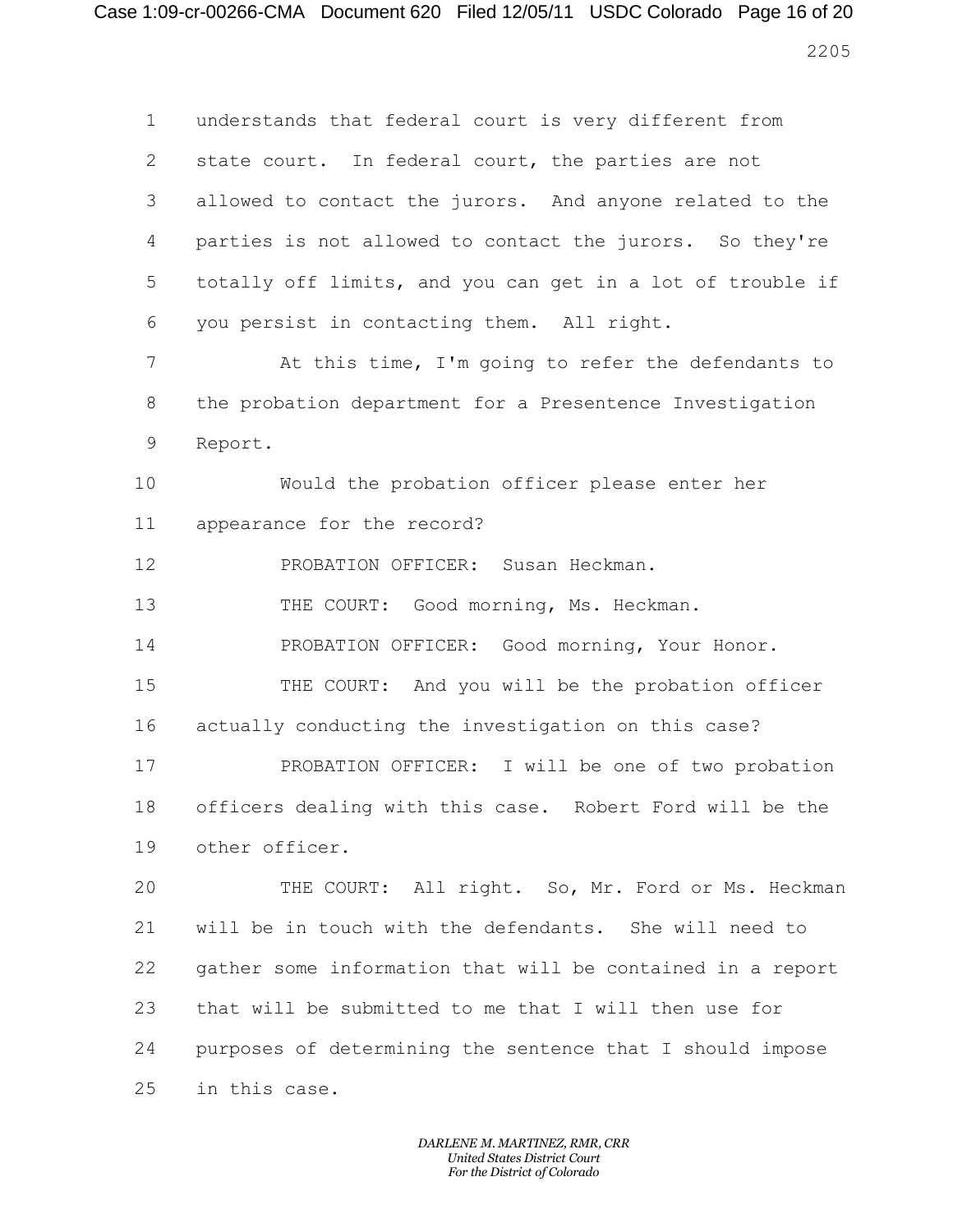## Case 1:09-cr-00266-CMA Document 620 Filed 12/05/11 USDC Colorado Page 17 of 20

 I won't see that report until it has been submitted to the Government and to the defendants. So, if you have any objections to that report, either as to the factual contents or to the guideline calculations, you can file those objections on your behalf. The probation officer will submit those objections, along with your report, and any corrections that you may

 make as a result of any objections, to me. And it is that report and those objections that I will then review.

 In addition, your sentencing hearing is going to be scheduled -- Ms. Barnes, when will we have that scheduled? COURTROOM DEPUTY: Yes, Your Honor. Mr. Stewart, February 17, 2012, at 9:00 a.m. Mr. Barnes, February 17, 2012, at 10:00 a.m. Mr. Zirpolo, February 17, 2012, at 11:00 a.m. Mr. Walker, February 17, 2012, at 1:30 p.m. Mr. Harper, February 17, 2012, at 2:30 p.m. Mr Banks,

February 17, 2012, at 3:30 p.m.

 THE COURT: All right. So did you all get those dates?

MR. WALKER: One more time, please.

 COURTROOM DEPUTY: Mr. Stewart at 9 o'clock. Mr. Barnes at 10 o'clock. Mr. Zirpolo at 11 o'clock.

 Mr. Walker at 1:30. Mr. Harper at 2:30. And Mr. Banks at 3:30.

THE COURT: All right. The defendants are ordered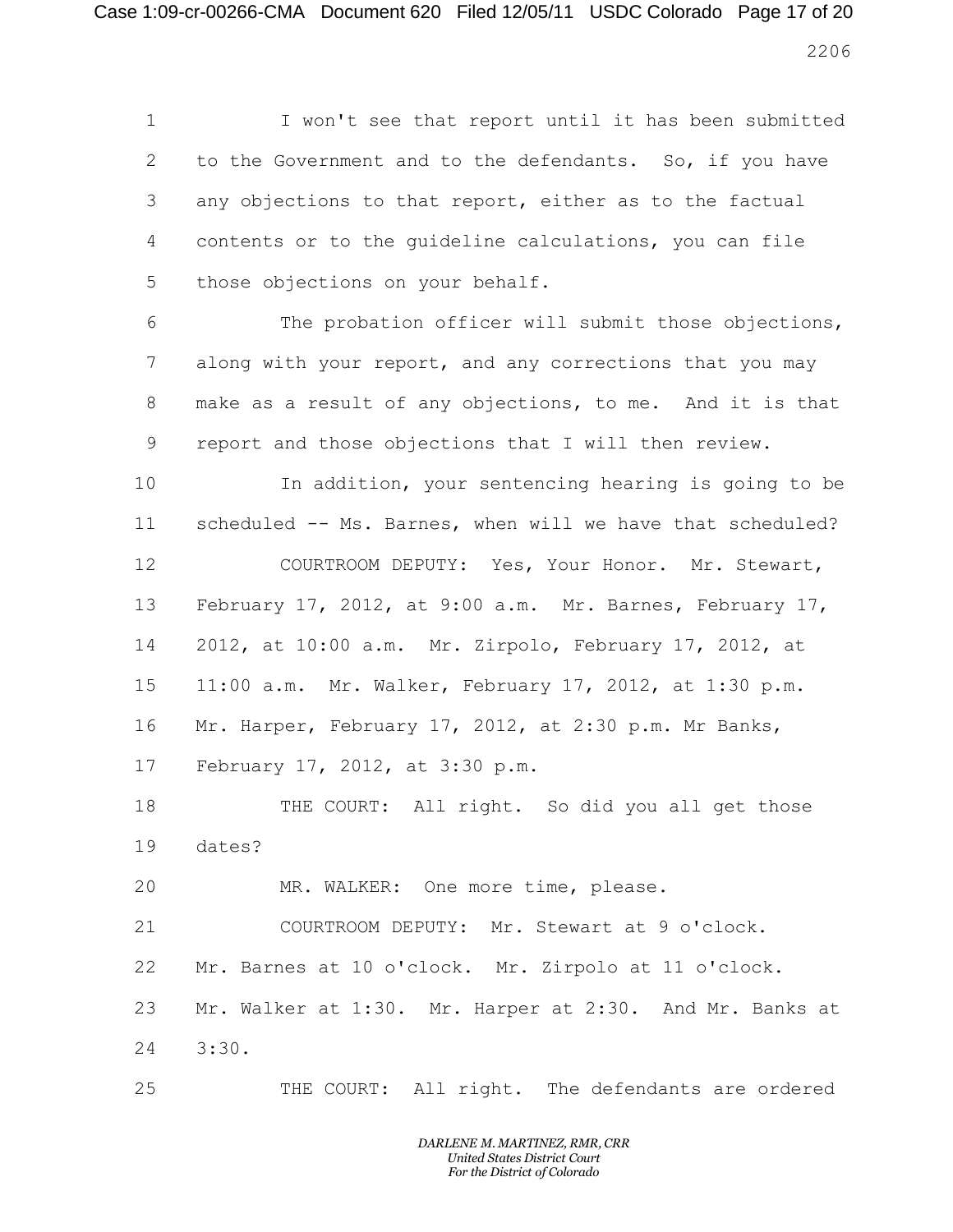# Case 1:09-cr-00266-CMA Document 620 Filed 12/05/11 USDC Colorado Page 18 of 20

 to appear on that date and time without further notice or order of this Court. And if you have any sentencing positions, including motions for departure or variant sentencings, then those motions need to be filed with the Court at least 14 days before that date. If there are any objections or responses to any motions that are filed, those need to be filed with this Court at least 7 days before that sentencing date. And any post-trial motions are to be submitted in accordance with the Federal Rules of Criminal Procedure.

 Now, in this particular case, each of the defendants has been allowed to remain free pending trial on personal recognizance bonds. Title 18, United States Code, Section 3143 states that "The Court shall order that a person who has been found guilty of an offense and who is awaiting imposition or execution of a sentence be detained, unless the Court finds by clear and convincing evidence that the person is not likely to flee or pose a danger to the safety of any other person or to the community if released."

 Considering that the estimated guideline range in this case for these defendants could be anywhere between 63 and 121 months, depending on the role each defendant played in this conspiracy, the Court does not believe that a personal recognizance bond reasonably assures that the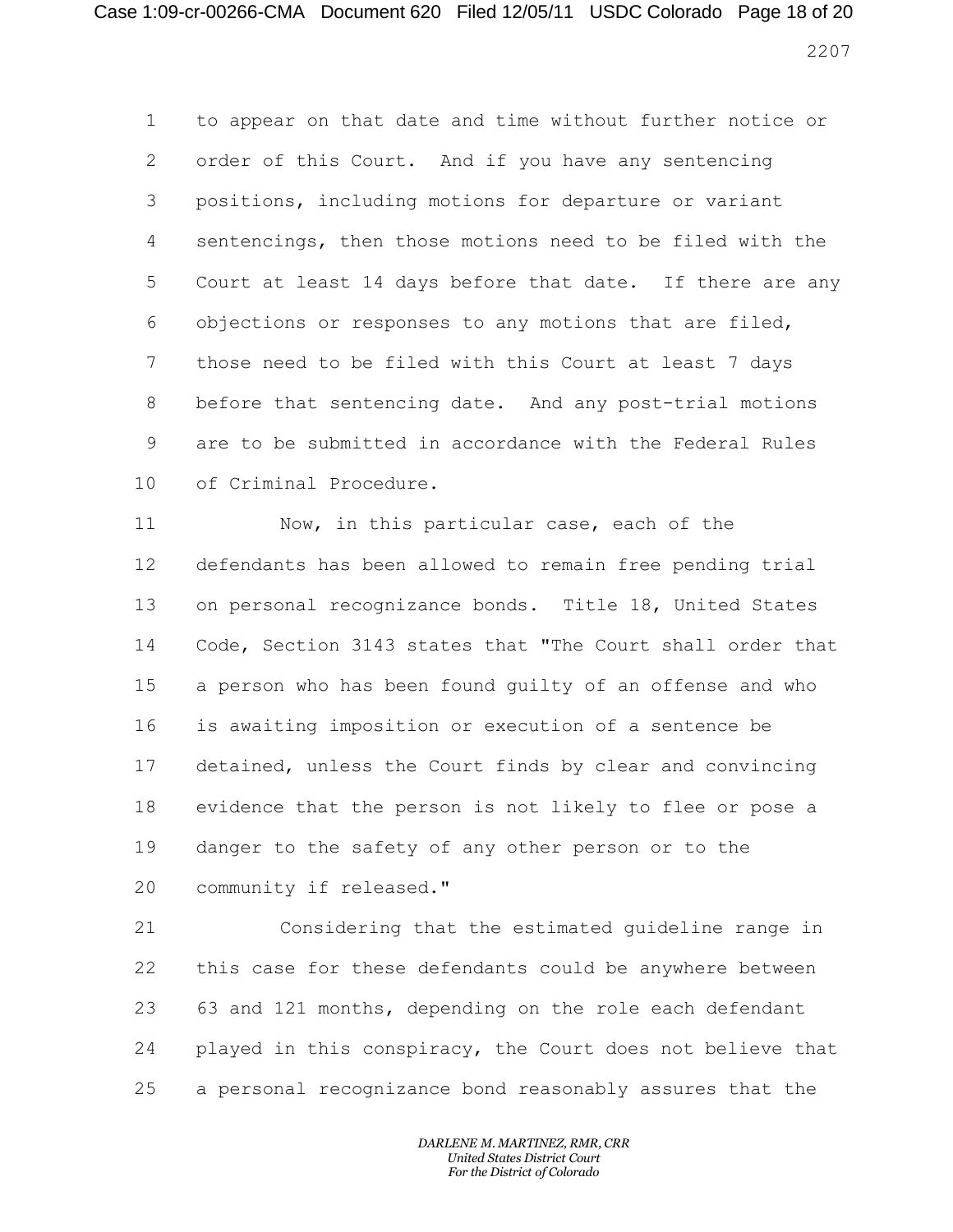defendants will not flee.

| $\overline{2}$ | The Court believes that new detention hearings by          |
|----------------|------------------------------------------------------------|
| 3              | the Magistrate Judge should be conducted in order to       |
| 4              | comply with the requirements of 18 United States Code,     |
| 5              | Section 3142. And, in this regard, I have contacted the    |
| 6              | duty Magistrate Judge to make him aware of the fact that   |
| 7              | if a verdict came back guilty, that I would be asking him  |
| 8              | to hold those bond hearings today.                         |
| 9              | As such, I am going to remand the defendants to the        |
| 10             | custody of the United States Marshals, and request that    |
| 11             | the Marshals deliver the defendants to the duty Magistrate |
| 12             | Judge for such detention hearings.                         |
| 13             | If there is nothing further.                               |
| 14             | MR. KIRSCH: Your Honor, I would move for a brief           |
| 15             | extension of time to file the Government's sentencing      |
| 16             | statement as required by the local rules. We would ask     |
| 17             | that we be allowed to file that by November 4th.           |
| 18             | THE COURT: All right. That is granted.                     |
| 19             | MR. KIRSCH: Thank you, Your Honor.                         |
| 20             | THE COURT: All right. Is there anything from the           |
| 21             | defendants?                                                |
| 22             | MR. BANKS: Nothing from us, Your Honor.                    |
| 23             | MR. WALKER: No, Your Honor.                                |
| 24             | THE COURT: All right. Then court will be in                |
| 25             | recess.                                                    |